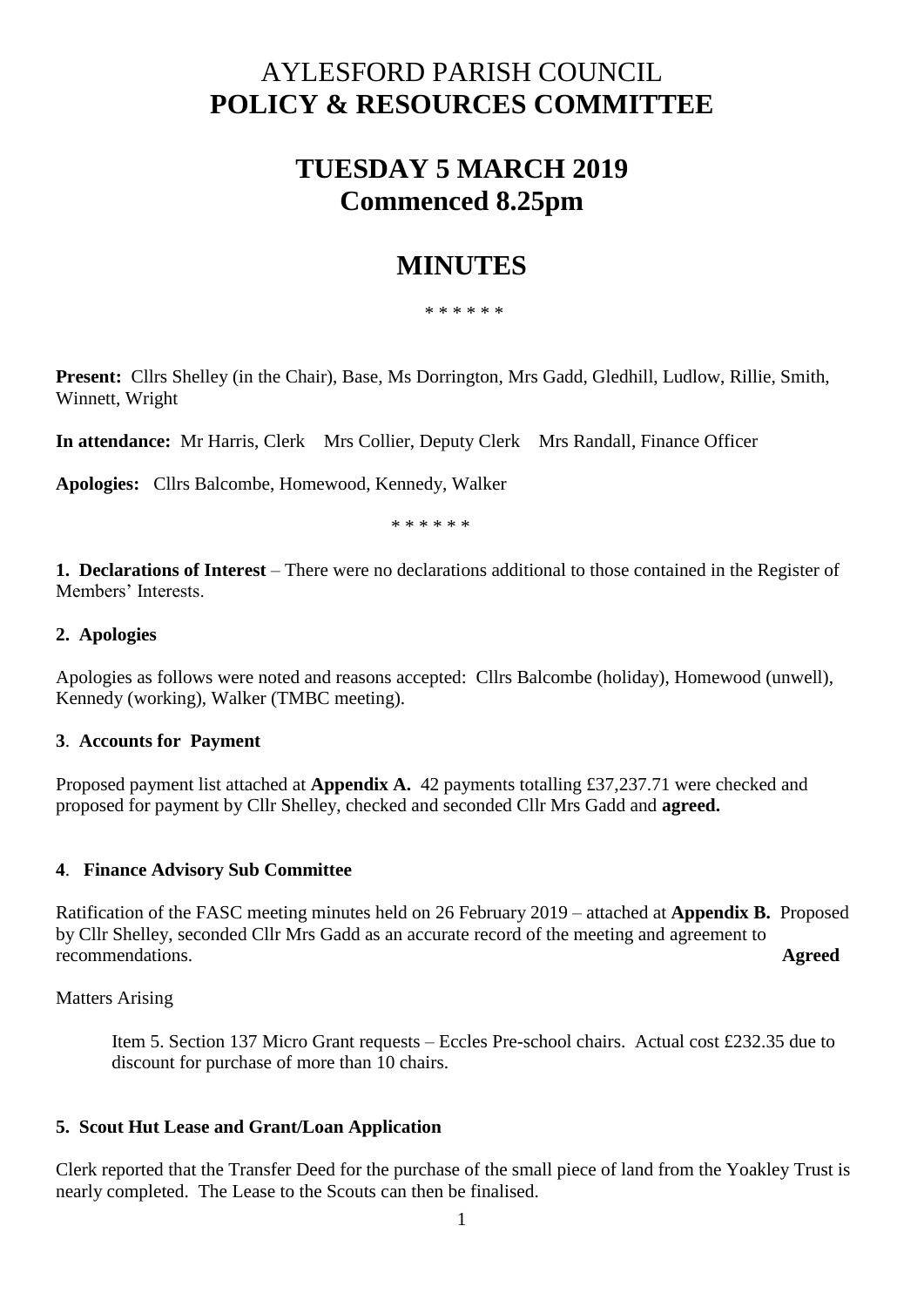## **6. Law and Order**

February report from PCSO Iantosca (Aylesford) attached at **Appendix C.**

## **7. Rugby Club/Netball League**

7.1 – Entrance road potholes – Quote to fill in - £1195 previously agreed. Work required being reassessed now road works are complete in that area.

7.2 – Grass bund fencing between the Rugby Club entrance and the cemetery. This agreed work will be carried out on 20 March.

7.3 – Following the use of Ferryfield by the Rugby Clun for parking on Sunday 3 March there was some damage to the bollard and ground at the access on to the field through the car park bund. The Club took some action to prevent further damage to the ground with mats and gravel which they have been asked to tidy up now. The Clerk advised the Committee however that consideration needs to be given to a more permanent solution.

It was **agreed** that the Clerk should look at and cost alternative surfaces (concrete or similar) to provide a hardstanding at this access on to the field and report back to the next meeting. **Clerk**

The Rugby Club have offered to undertake the repairs to the bollard and its immediate surround but the Clerk has advised the Council will see a quotation for these repairs and charge the Club accordingly. **Clerk**

The Clerk will consider alternative ways of hiring Ferryfield to the Rugby Club. This will include the options of:

1. Continue with agreement to hire free of charge provided ground conditions are suitable, subject to agreement by the Club to pay all or a contribution towards the cost of the hardstanding

2. That the Council pay for the hardstanding and charge the Rugby Club an agreed fee each time it is used – a comparable rate to hire by the circus would be £100.

3. That the Council refuse any further requests from the Rugby Club to hire Ferryfield for parking. **Clerk**

It was noted that the Rugby Club already have an agreement in place to hire Ferryfield for parking on 24 March. This will be honoured as already agreed free of charge provided ground conditions are suitable.

## **8. Flood Defences**

Following on from the presentation by the Environment Agency and TMBC at ESC on 22 January 2019, TMBC have now advised the Clerk that a Community Flood Plan Exercise will be held in Aylesford village in the first week of June. Staff and Councillors will need to be involved in this event.

## **9. Council Vacancies**

3 Aylesford South 1 Blue Bell Hill 1 Walderslade. See Item 14 below regarding forthcoming Parish elections.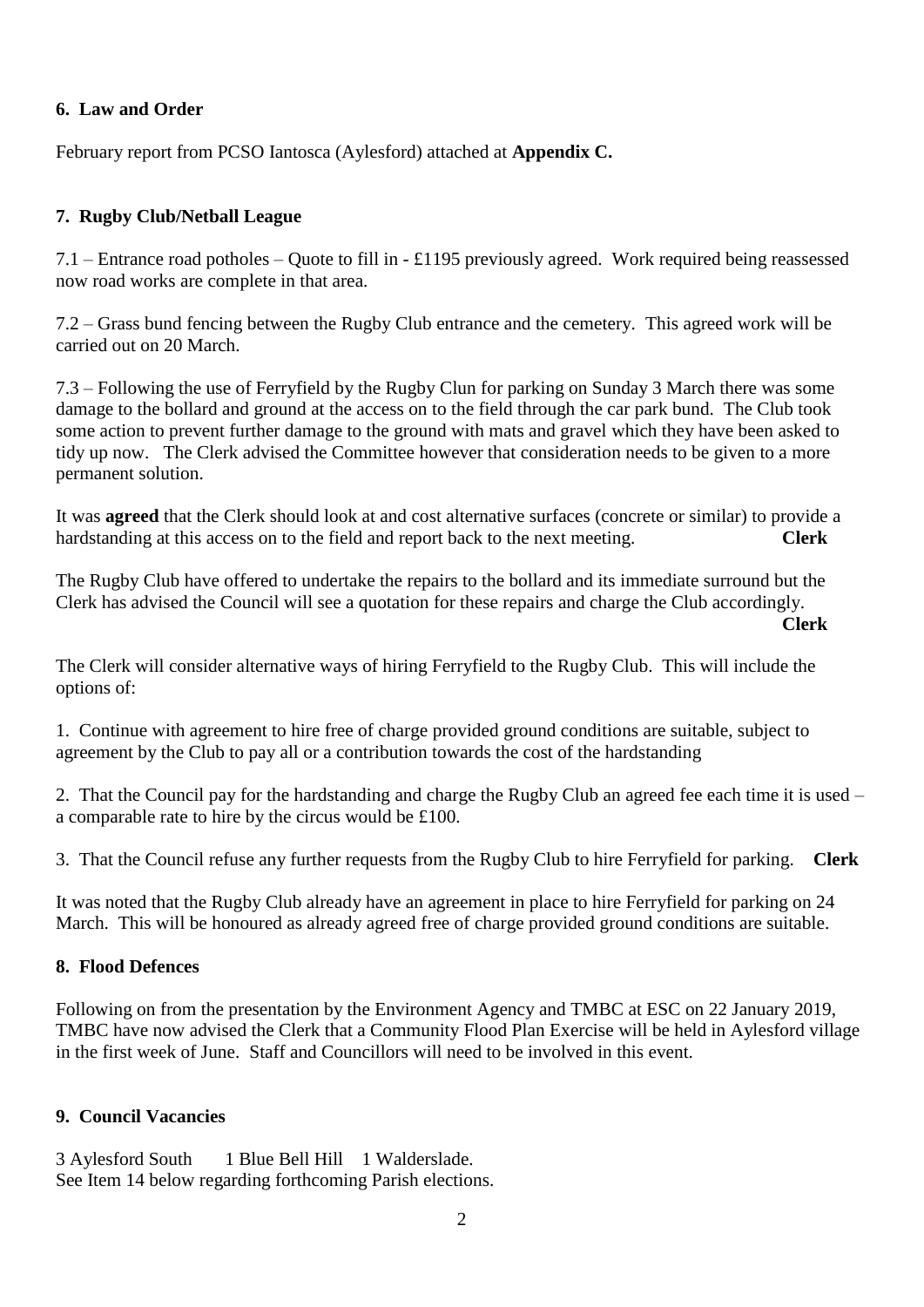## **10. KALC**

10.1 - Community Awards Scheme 2019. Presentation to be made to Archie Mitchell at 7pm prior to Parish Annual Meeting on 21 May 2019. Archie has confirmed attendance.

## **11. TMBC/ Parish Partnership Panel Meeting**

Meeting 7 February 2019. Cllr Shelley's attendance report attached at **Appendix D.** Members thanked Cllr Shelley for attending and for his report.

## **12. Noticeboard Review**

Replacement programme for the 9 wooden boards to commence with Robin Hood Lane (sited in the dip). Office researching style and costs.

## **13. Parish Council Public Relations**

Clerk reported on the meeting held on 15 February with Cllrs Ludlow, Kennedy, Balcombe and the Clerk to consider ways to improve the issue of getting Parish Council information out to residents including the use of appropriate social media. With the assistance of Cllr Ludlow a facebook page is being set up with the objective to provide information only. There will be no opportunity to comment or respond. All comments and communication will be directed to the website and email.

## **14. May 2019 Parish Council Elections**

The Clerk reported on actions required by Members seeking re-election in May. Nomination papers will be available from TMBC from 18 March and need to be completed and returned with two proposers by 3 April. When declared as candidates nominees can request a copy of the Register of Electors for their Ward. The Clerk will distribute the full set of information on the procedures on or immediately after 18 March. He then offered to collect back nomination forms, check them and deliver to TMBC for further check and handover, to ensure all procedures are followed correctly and deadlines met. Members thanked the Clerk for this offer. **Clerk**

#### **15. Any Other Business/Correspondence**

#### 15.1 – **Government Traveller Consultation**

The Government had announced that it was looking into whether it would criminalise the Act of Trespassing when setting up an illegal encampment allowing the police to respond quicker and take tougher action. They were also looking to consult on change the law to:

- lower the number of vehicles needed to be involved in an illegal camp before police can act from 6 to 2;
- give the police powers to direct travellers to sites in neighbouring local authorities. Currently they can only direct trespassers to sites in the same area;
- allow officers to remove trespassers from camping on or beside a road;